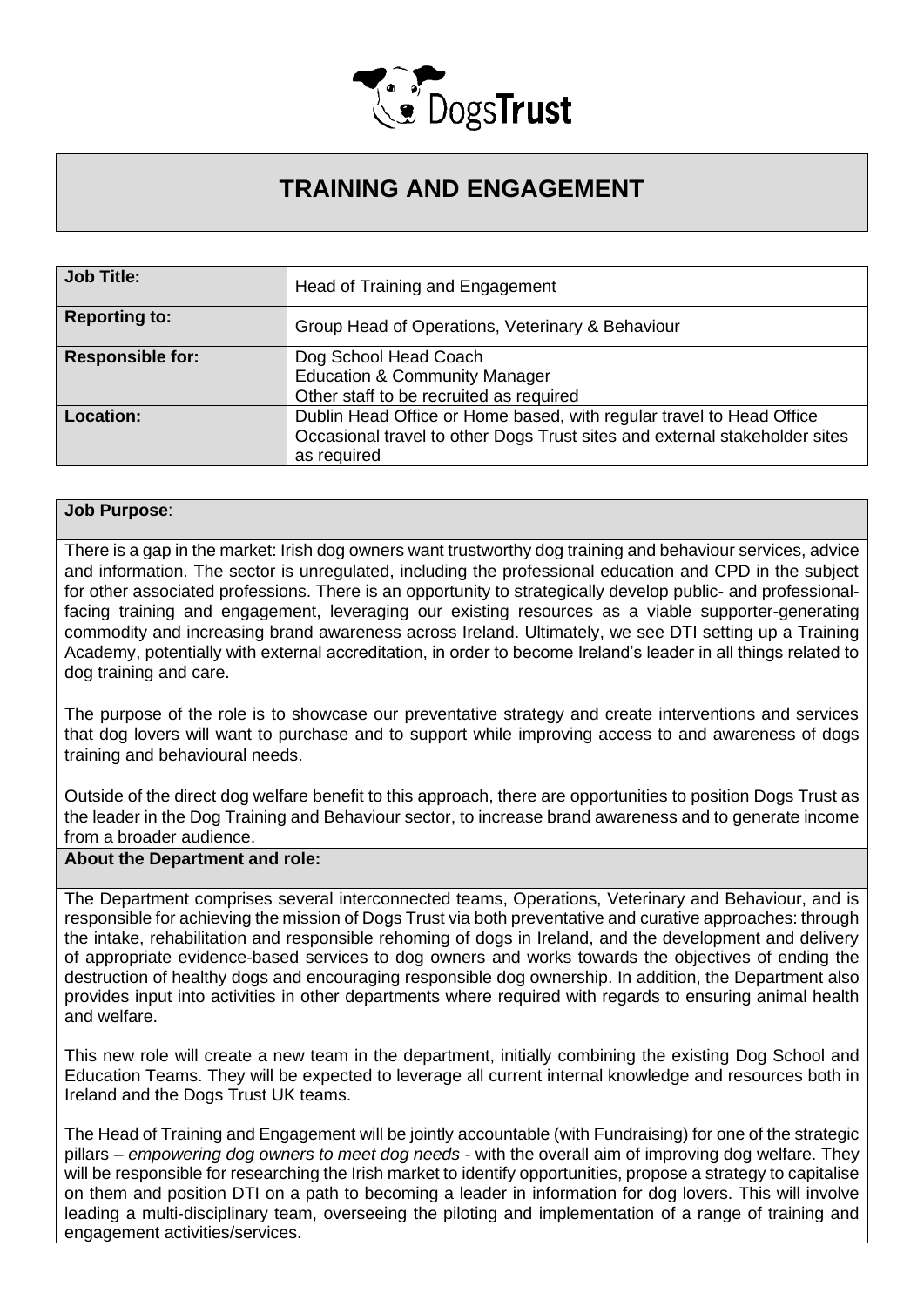The post holder will be expected to work closely with other departments to ensure that the services proposed and developed interlink with the other strategic pillars and desired outcomes, in particular with fundraising and development. The success of the new team will be determined by the ability of the postholder to successfully lead the implementation of a range of inter-linked interventions across communities, drive a culture of robust review and revision, ensure activities are compelling and engage target audiences and direct a flexible portfolio of activities in an agile manner.

The postholder may be expected to travel to the UK and overseas to meet the requirements of the role.

| <b>Key Job responsibilities</b>                                                                                                                                                                                                                                                                                                                                                                                                                                                                                                                                                                                                                                                                                                                                                                                                                                                                                                                                                                                                                                                                                                                                                                                                                                                                                                                                                                                                                                                                                                                          | Percentage<br>of time |
|----------------------------------------------------------------------------------------------------------------------------------------------------------------------------------------------------------------------------------------------------------------------------------------------------------------------------------------------------------------------------------------------------------------------------------------------------------------------------------------------------------------------------------------------------------------------------------------------------------------------------------------------------------------------------------------------------------------------------------------------------------------------------------------------------------------------------------------------------------------------------------------------------------------------------------------------------------------------------------------------------------------------------------------------------------------------------------------------------------------------------------------------------------------------------------------------------------------------------------------------------------------------------------------------------------------------------------------------------------------------------------------------------------------------------------------------------------------------------------------------------------------------------------------------------------|-----------------------|
| <b>Strategic development</b><br>Research of "landscape" to develop and propose a strategy to develop and drive the<br>$\bullet$<br>successful implementation of a plan to position Dogs Trust Ireland as the leader in the<br>Dog Training and Behaviour sector; to increase brand awareness and, to generate<br>income from a broader audience. Think dog, think Dogs Trust!<br>Analyse the external need and market for services and, simultaneously, the internal<br>$\bullet$<br>resource within the organisation which may be leveraged to meet this need.<br>Consider the inherent social value as well as the animal welfare benefits of proposed<br>$\bullet$<br>activities.<br>Monitor developments, plans and offerings in other organisations and professional<br>$\bullet$<br>bodies in relevant areas of work, both in Ireland and other countries.<br>Identify opportunities for Dogs Trust Ireland to diversify our offering, potentially creating<br>$\bullet$<br>a Training Academy with external accreditation of training courses.<br>Develop short, medium and long term plans for project delivery to achieve objectives.<br>$\bullet$<br>Encouraging innovation and changes that will enable Dogs Trust Ireland to improve on<br>$\bullet$<br>our existing activities and optimise the return.<br>Work across the organisation with peers to contribute to Dogs Trust's wider<br>$\bullet$<br>organisational strategies, and to ensure the integration of Training and Engagement<br>activities into these broader business plans. | 20%                   |
| <b>Operational</b><br>Lead the implementation of the Training & Engagement strategy through the creation,<br>implementation and review of annual plans, budgets, performance measures and relevant<br>Key Performance Indicators (KPIs) to drive continuous improvement.<br>Ensure the delivery is coordinated between relevant departments and ensure activities are<br>managed within budget.<br>This will include<br>Encouraging innovation and driving the development of new initiatives in order to<br>improve the welfare of dogs throughout the Republic of Ireland, increasing the<br>organisation's presence and impact across the country.<br>Develop, test and roll out a suite of training materials and activities for key stakeholders<br>$\bullet$<br>responsible for dog welfare e.g. owners, dog groomers, veterinary staff, rescues.<br>Ensuring personal knowledge/understanding of all areas of Dogs Trust and its entities<br>in order to embed the new team effectively into the structure, ensure positive<br>collaborative working and understand how new developments may impact on other<br>teams.<br>Leading the project planning and budgeting process.<br>٠<br>Ensuring that services offered are relevant to the problems faced by those who care<br>$\bullet$<br>for dogs.<br>Optimising opportunities for fee-based services.<br>٠<br>Safeguarding the quality of all activities through the development of appropriate<br>$\bullet$<br>systems, structures and policies and procedures.                                | 25%                   |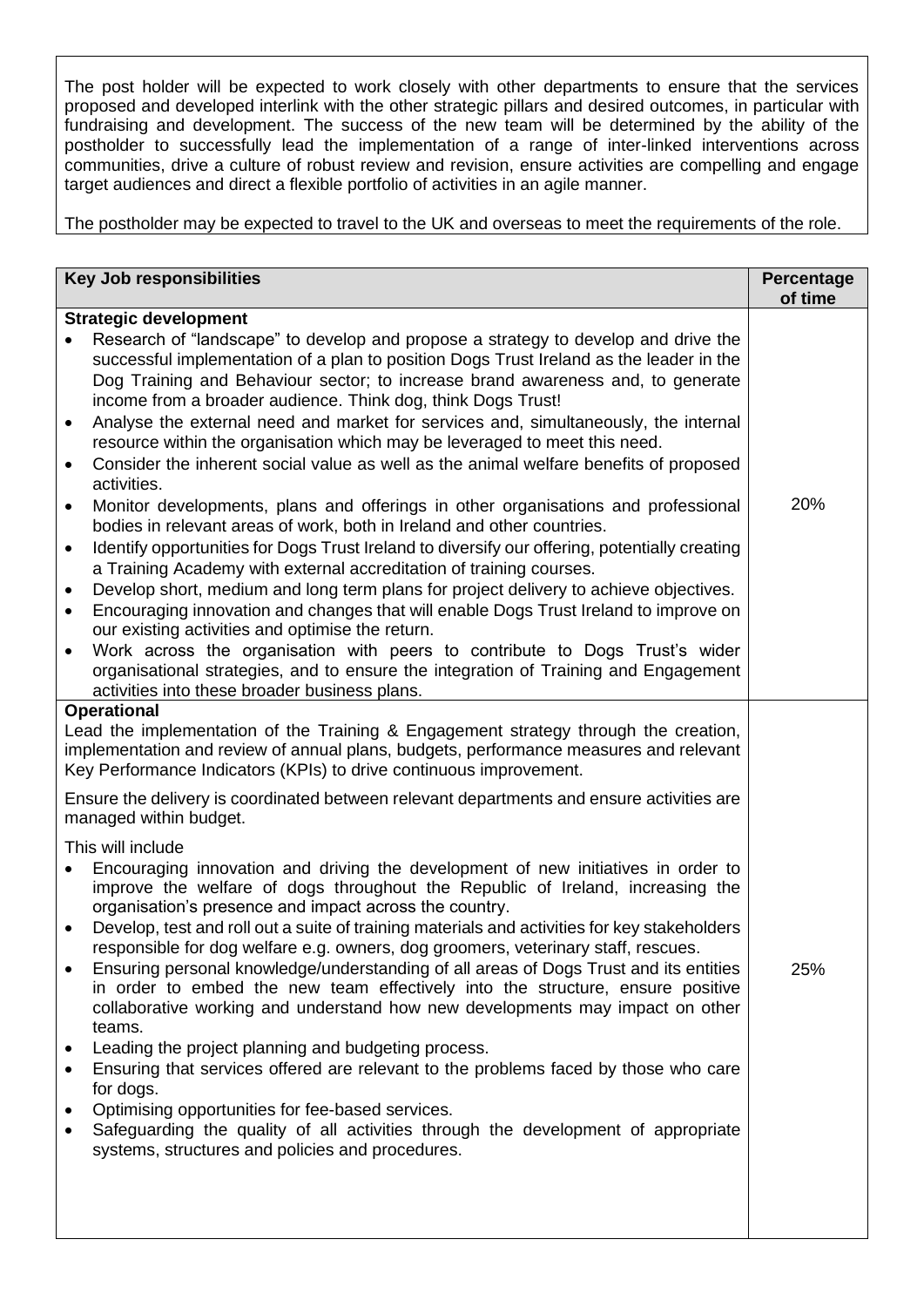| <b>People Management</b>                                                                           |     |  |
|----------------------------------------------------------------------------------------------------|-----|--|
| Lead and develop the Training and Engagement Team to deliver the strategic and annual              |     |  |
| plans through:                                                                                     |     |  |
| Being a role model for the team, demonstrating a positive, professional, trustworthy               |     |  |
| and responsible leadership style. Work collaboratively with other teams in Dogs Trust.             |     |  |
| Setting ambitious targets for the team and overseeing performance, morale and project<br>$\bullet$ |     |  |
| progress.                                                                                          |     |  |
| Setting the standards across the team for a culture of openness, honest review and<br>$\bullet$    |     |  |
| revision to ensure continuous improvement in achieving goals.                                      |     |  |
| Creating an environment where all staff feel included and valued.<br>$\bullet$                     |     |  |
| Overseeing the development of the team in a flexible style of working, encouraging a<br>$\bullet$  |     |  |
| two-way process of feedback on intervention success and challenges.                                |     |  |
| Providing leadership, management guidance and support to direct reports in all their<br>$\bullet$  | 30% |  |
| activities and ensure they can deliver projects and outputs through the effective use of           |     |  |
| the resources within their teams.                                                                  |     |  |
| Ensure direct reports and the wider team are fully conversant with their roles and                 |     |  |
| responsibilities, have been effectively recruited and inducted and any development                 |     |  |
| needs have been met.                                                                               |     |  |
| Manage the performance of direct reports against targets and support them to do the<br>$\bullet$   |     |  |
| same with their teams undertaking one to ones, performance reviews and dealing with                |     |  |
| any issues that arise, following advice and guidance from HR.                                      |     |  |
|                                                                                                    |     |  |
| Be an inspirational leader, guiding the development of a new Team. Ensure cohesive                 |     |  |
| working within teams, inspire enthusiasm for the aims of the Training and Engagement               |     |  |
| Team, and provide guidance for the team on establishing new ways of working.                       |     |  |
| <b>Relationships &amp; Collaboration</b>                                                           |     |  |
| In order to deliver the strategic objectives of the organisation, manage and develop a             |     |  |
| number of key internal and external stakeholder relationships:                                     |     |  |
| Build strong personal relationships with management and staff across all departments               |     |  |
| and ensure that new business opportunities are maximised, and the Training and                     |     |  |
| Engagement team fully understand the work of Dogs Trust and identify potential                     |     |  |
| opportunities to build the most effective services and interventions.                              | 15% |  |
|                                                                                                    |     |  |
| Build relationship management programmes (with Fundraising and Development) for<br>$\bullet$       |     |  |
| external stakeholders that support the production of effective impact reporting.                   |     |  |
| Strategically manage and develop relationships with key external stakeholders in the               |     |  |
| sector to grow presence in the training and further education business for Dogs Trust              |     |  |
| Ireland. Serve as the lead contact for QQI and other Accredited Providers.                         |     |  |
| <b>Brand</b>                                                                                       |     |  |
| Ensure that all activity, including Training and Engagement content, supports and<br>$\bullet$     |     |  |
| enhances the Dogs Trust brand, and is consistent with the charity's values.                        |     |  |
| Ensure all major relationships with institutions, companies and individuals are<br>$\bullet$       |     |  |
| appropriate for Dogs Trust, which includes overseeing appropriate due diligence                    | 5%  |  |
| and ensuring processes, systems and contracts are always in place to protect Dogs                  |     |  |
| Trust.                                                                                             |     |  |
| Ensure that staff and volunteers have a clear understanding of the Dogs Trust<br>$\bullet$         |     |  |
| brand and values and their role in ensuring its communication to supporters and                    |     |  |
| customers.                                                                                         |     |  |
| Undertake other duties as required by the Group Head or Executive Director                         | 5%  |  |
|                                                                                                    |     |  |

## **Other key areas of activity:**

**Management of Resources: All employees are responsible for managing their own time and resources.** 

Financial Responsibility:

Responsible for setting and managing a significant budget with expenditure approval and ensure effective use of funds.

Overseeing the management of contracts for several key suppliers.